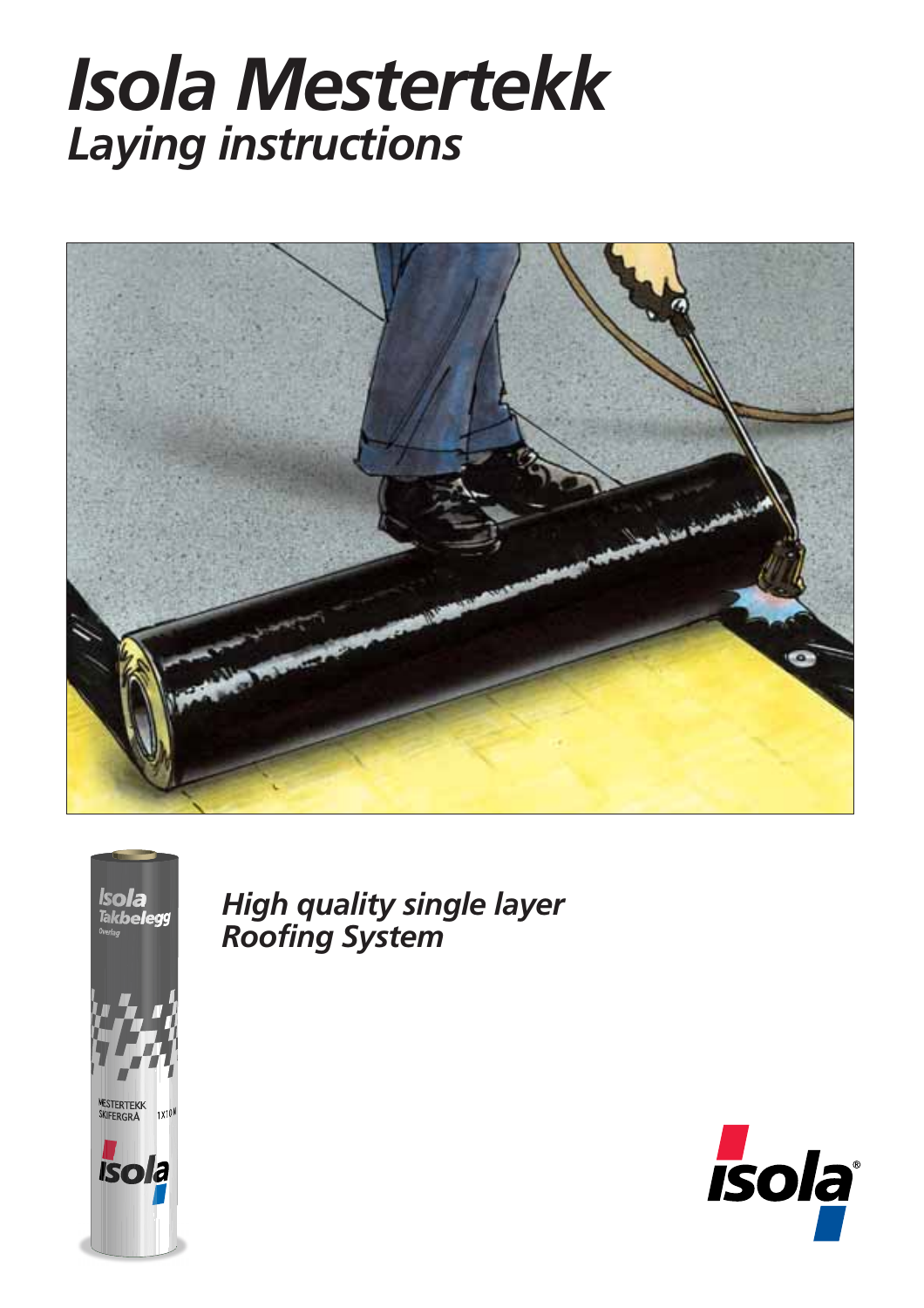# *Isola Mestertekk*

| The product<br>Product design<br>Product specifications | 3<br>3<br>$\overline{3}$ |
|---------------------------------------------------------|--------------------------|
| <b>Areas of application</b>                             | $\overline{4}$           |
| Isola Mestertekk Roofing System                         | $\overline{4}$           |
| <b>Preparation of surface</b>                           | 4                        |
| General conditions                                      | $\overline{4}$           |
| Vapour barrier, air gaps                                | $\overline{4}$           |
| <b>Planning and layout</b>                              | 5                        |
| Calculation of materials                                | 5                        |
| Transport and storing of materials                      | 5                        |
| Layout                                                  | 6                        |
| Joining methods                                         | 6                        |
| Overlaps                                                | 6                        |
| End joints                                              | 6                        |
| Trimming of corners in overlaps                         | 6                        |
| Joining methods                                         | 7                        |
| Special precautions in cold weather                     | $\overline{7}$           |
| <b>Application details</b>                              | 7                        |
| Unrolling and fixing                                    | $\overline{7}$           |
| Roof edge                                               | $\overline{7}$           |
| Parapets and walls                                      | $\overline{7}$           |
| Chimneys on sloping roofs                               | 8                        |
| Skirtings to pipes                                      | 8                        |
| Valleys                                                 | 9                        |
| Roof outlets                                            | 9                        |
| Inside corners                                          | 9                        |
| Outside corners                                         | 9                        |
| <b>Mechanical fixings</b>                               | 10                       |
| Placing of fixings                                      | 10                       |
| Types of fixings and undergrounds                       | 10                       |
| Pullout capacities of fixings                           | 10                       |
| Roof areas                                              | 11                       |
| <b>Tools and equipment</b>                              | 11                       |
| <b>Technical data</b>                                   | 12                       |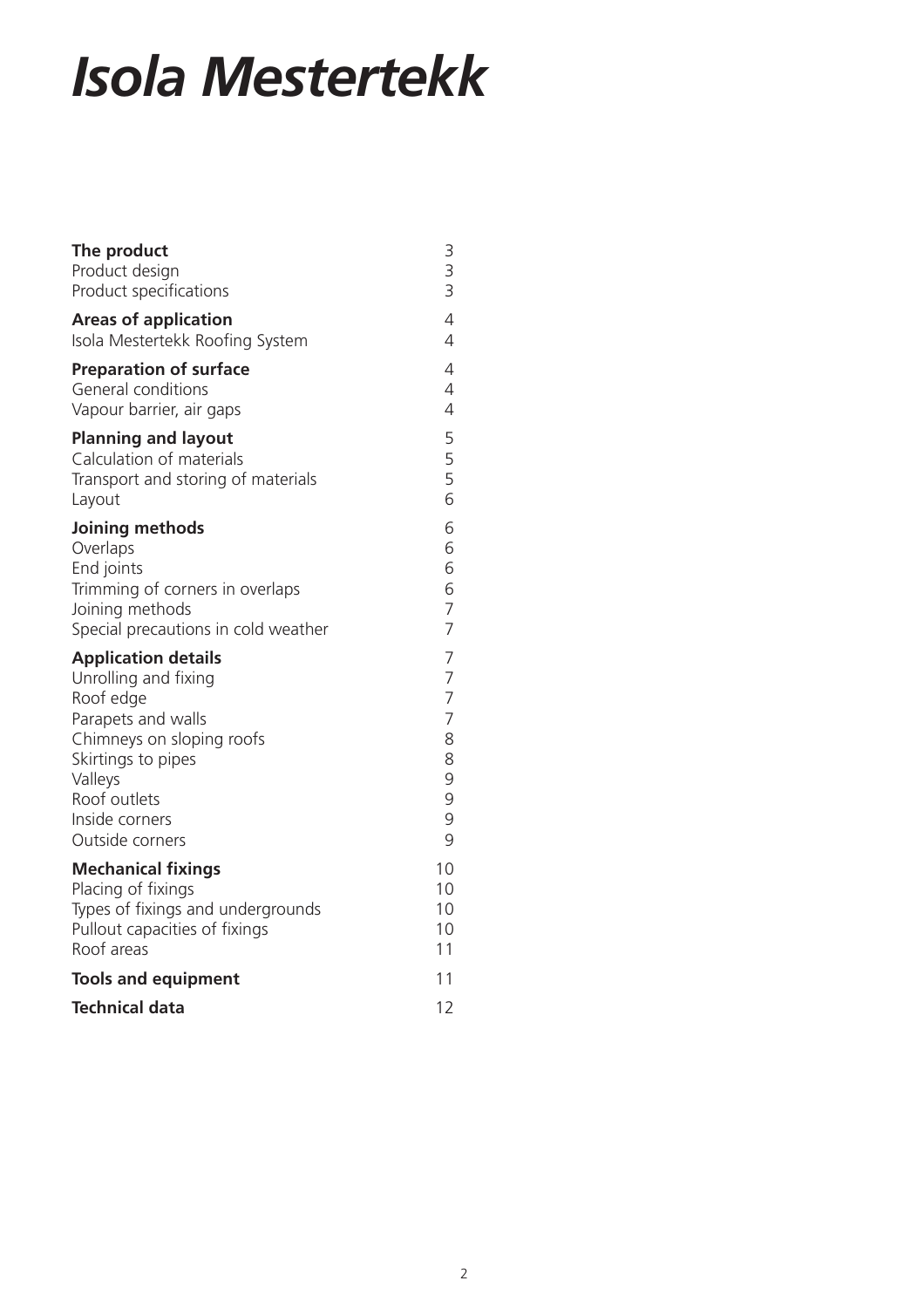## *Isola Mestertekk The product*



## *Product design*

The product is designed taking full advantage of

- high elasticity of the SBS elastomeric modified bitumen
- high tensile and tear strength of a strong polyester reinforcement
- improved fire retardancy by the perforated aluminium foil
- polypropylene film underside to prevent adhesion to the roof construction /underlying insulation

## *Product specifications*

| Product Type: Single ply SBS modified<br>bitumenous roofing felt |                                 |        |  |  |  |  |
|------------------------------------------------------------------|---------------------------------|--------|--|--|--|--|
| Nominal Dimensions and Weights:                                  |                                 |        |  |  |  |  |
| Roll Length                                                      | $10.0 \text{ m}$                |        |  |  |  |  |
| <b>Roll Width</b>                                                | $1.0 \text{ m}$                 |        |  |  |  |  |
| Width of Overlap 120 mm                                          |                                 |        |  |  |  |  |
| Thickness                                                        | 3.9 mm                          |        |  |  |  |  |
| Roll Weight                                                      | 46 kgs                          |        |  |  |  |  |
| Colours:                                                         | Grey Article no. 521201         |        |  |  |  |  |
|                                                                  | <b>Black</b>                    | 521214 |  |  |  |  |
|                                                                  | Brick Red 521224                |        |  |  |  |  |
|                                                                  | Pine Green 521236               |        |  |  |  |  |
|                                                                  | Alm Brown 521242                |        |  |  |  |  |
|                                                                  | Saphire Blue 521241             |        |  |  |  |  |
| Fire Resistance:                                                 | Class Ta / NS-Licence no. 538 / |        |  |  |  |  |
|                                                                  | appendix 4.                     |        |  |  |  |  |
|                                                                  | Test: NS-INSTA 413              |        |  |  |  |  |
| Approvals:                                                       | Norwegian Building Research     |        |  |  |  |  |
|                                                                  | Institute - Technical Approval  |        |  |  |  |  |
|                                                                  | no. 2022/98                     |        |  |  |  |  |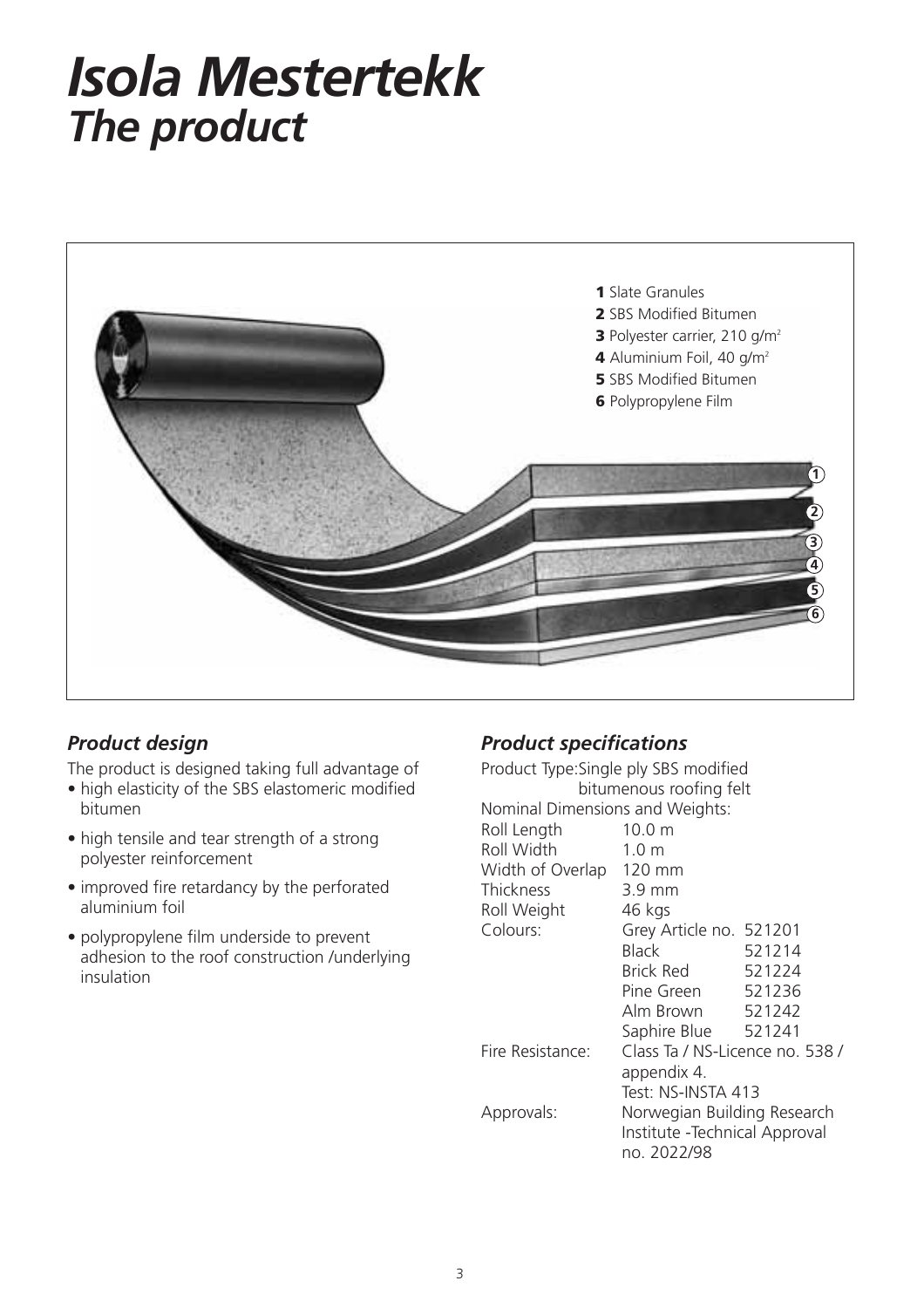## *Isola Mestertekk Roofing System for all types of roofs*

## *Areas of application*

Isola Mestertekk can be applied to almost all types of roofs; industrial buildings, commercial and public buildings, blocks of flats and single houses. Isola Mestertekk can be applied on both flat roofs and sloping roofs. Waterproofing of new roofs as well as renovation of old roof coverings can be effectively carried out .

The product design based on the versatile Polyester reinforcement together with the SBSmodified bitumen gives the product high strength, flexibility and elasticity. The Polypropylene film on the underside ensures that problems like cracks and blisters in the existing roofing are not transferred to the new waterproofing.

Isola Mestertekk is loose laid and mechanically fixed to the roof structure. Isola Mestertekk has a thin sacrificial film in the 120 mm wide overlap area - ensuring a fast and safe welding with gas burner or hot air equipment. Both elements designed to achieve a fast and rational waterproofing system.



The Mestertekk system is designed to disippiate water vapour pressure below the roof covering by enabling its total release at the roof perimeter. The loose laid floating roof concept helps to eliminate blistering which has always been a problem with traditional bitumen felt roofs.

### *Preparation of surfaces* **General conditions**

An inspection of the surface to be waterproofed is always to be done.

#### **New roofs**

- slope of roof should be consistent towards gutters or outlets. Local deflections should be filled up.
- smoothness of surface: Sharp stones in a concrete surface or protruding nails from a timber deck must be levelled out or removed. On rough surfaces a thin mineral wool insulation board can be used as an equalisation layer.

#### **Renovation**

- cleaning of surface, removing debris, leaves, nails and all loose materials
- blisters and ridges to be cut and levelled with the surface
- inspect all gutters and outlets. Generally old gutters should be replaced.
- inspect all metal flashings, carry out repair or replacement
- if leaks in the old roofing is reported find the leaking spots and examine the roof structure below the roofing felts for structural damages. Repair as needed.
- inspect for local deflections and fill up to ensure elimination of possible ponds on the roof.

### *Vapour barrier, air gaps*

Vapour barrier should be installed on roofs over buildings with high internal temperature and/or high relative humidity. As a general rule a building with an internal temperature of 20°C or higher, and RH above 50% should always be given a vapour barrier. The vapuor barrier can be omitted if the roof deck itself is damp proof, as for example 150 mm reinforced concrete without joints or cracks.

On roofs without a vapour barrier is it important that all air gaps in the roof structure shall be effectively sealed off to prevent any air stream from the interior of the building to the space immediately under the waterproofing.

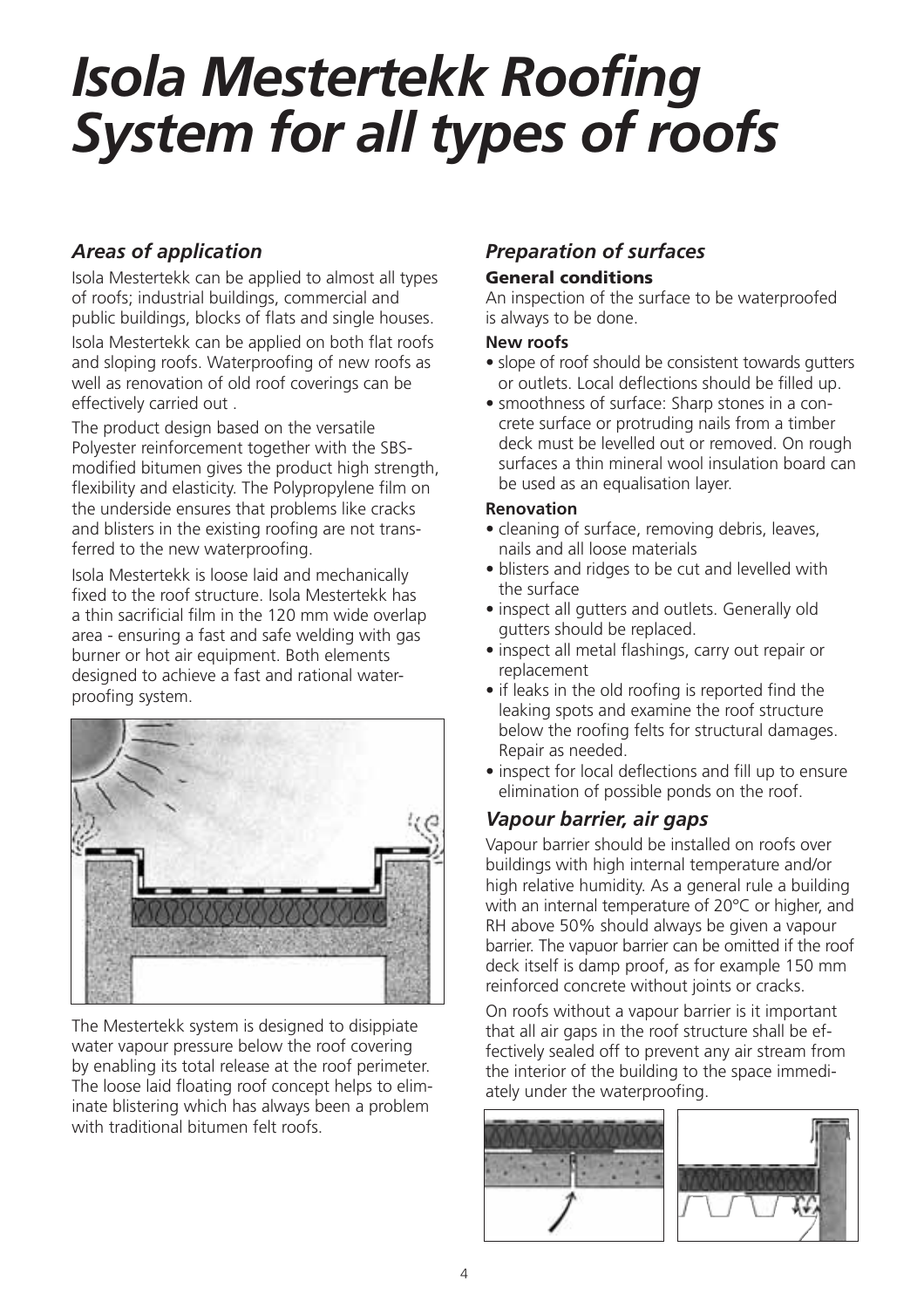## *Planning and layout*

#### **Calculation of materials**

Roll size: 1.00 x 10.00 m Overlap sideways: 12 cm Overlaps end joints: 15 cm

Net area covered by one roll:  $0.88 \times 9.85 = 8.67$  m<sup>2</sup>

Material requirement: Net roof area incl. upstands divided by 8.67  $=$  Number of rolls

Add 2 - 5 % for cut and waste depending upon the size, shape and details on the roof.

Number of mechanical fixings is to be calculated for each roof separately.

## **Transport and storing of materials** can cause damage to the end of the roll.



Rolls shall always be transported and stored in a vertical position. Rolls should not be stored more than two high and then a flat board should be used to support and distribute the weight.



When material is moved by a crane ensure that the rolls are placed upright on a pallet.



When unloading avoid dropping the rolls as this



Large quantities of material should be spread evenly over the roof surface and placed over structural supports. Plan the placing of materials to minimize transport during application. When stored on the roof the rolls shall be covered.

In hot weather conditions avoid storing for a long time in direct sunshine.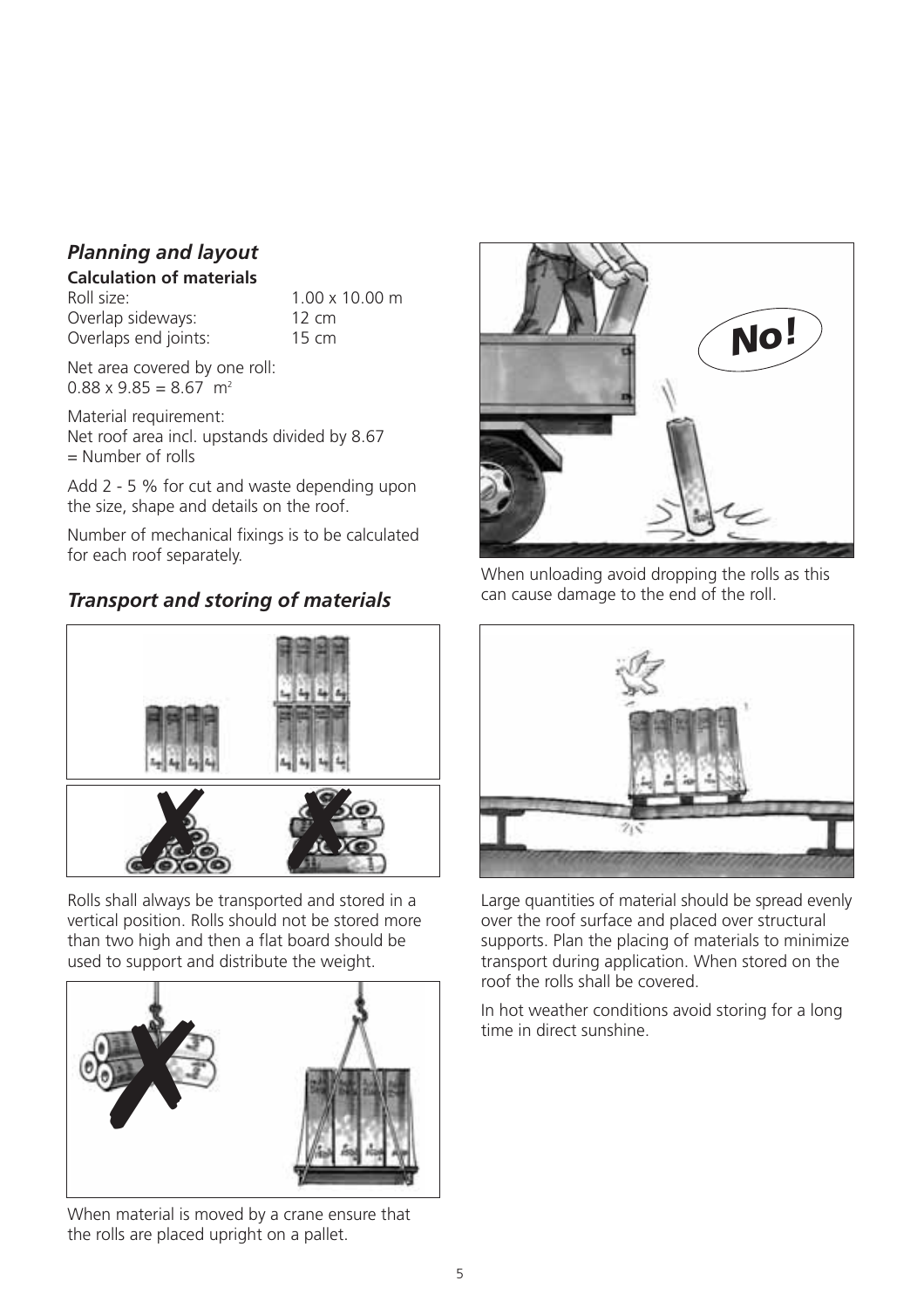# *Laying instructions*

## *Layout*



Generally the Isola Mestertekk is laid with roll direction from top to bottom of the roof slope.



In valleys the Isola Mestertekk shall generally be be laid along the valley leading to the gulleys. (If the slope of the roof is less than 5° the felt can be laid directly across the valley, see page 9 "Valleys").



The length of the roll shall never be laid continuously from the roof and up at an upstand.

## *Joining methods*



#### **Overlaps**

The 120 mm wide overlap area is coverd with a thin sacrificial film. This film will melt away as soon as a gas burner is applied. The welding procedure shall ensure that the bitumen on both the joining felts is melted.

It is important that the complete width of the overlap is welded properly toghether.

#### **End joints**

Overlap at the end of the roll shall be 150 mm wide. The upper side of the underlaying felt shall be heated in the overlap area so that the slate granules sink into the bitumen. Then the joining of the two felts can take place.



**Trimming of corners in overlaps**

The corner of the upper felt in an end overlap shall be cut away before the welding as shown in the illustration. This is done to eliminate the risk of leakage in the joint and to give a better appearance of the finished roof.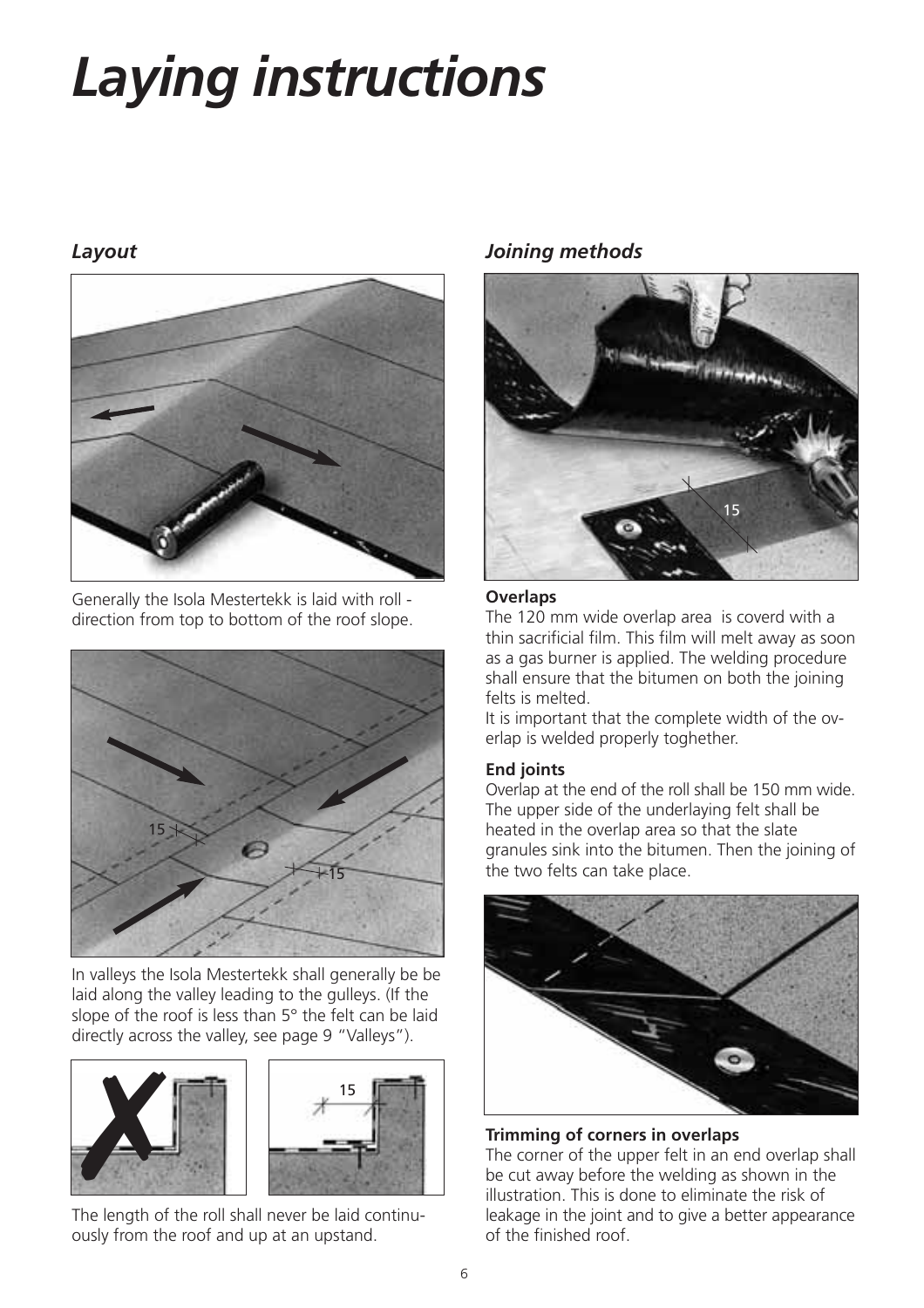#### **Joining methods**



**Method A:** Unroll the full length of the felt, stretch and put in correct position, reroll the felt on a hard core. Weld with a gas burner in front of the roll while unrolling.

Use the foot to press the roll down and forward.



**Method B:** Unroll the full length of the felt, stretch and place in correct position. Complete the mechanical fixing of the felt. Join the overlap by inserting a gas burner between the two sheets. Direct and move the burner backwards and follow immediately with a roller pressing the overlap together. Ensure that the full 12 cm width of overlap is torched.

#### **Special precautions in cold weather**

When Isola Mestertekk is applied in cold weather, i.e. when the temperature of the roll is below +5 °C, the rolls shal be lightly prewarmed by gas burner and streched when unrolled and put in position. This procedure shall take place before fixing and welding.

## *Application details*

#### **Unrolling and fixing**

Unroll the Mestertekk, stretch and place in correct position, fix to the underground. The fixings to be placed with centre 5 cm from the edge, along the marked line in the overlap edge. Fixings and fixing plates to be selected according to underground, see page 10 for Mechanical fixing.



#### **Roof edge**

Weld the Mestertekk directely to the metal flashing by gas burner or hot air blower. Prior to the application the metal flashing shall be cleaned of old roofing felts or of any grease if new.



#### **Parapets and walls**

Install the Mestertekk of the roof surface up to the parapet and fix along the parapet. Form and fix Mestertekk lengthwise along the parapet, 15 cm overlap on the roof surface. The vertical part can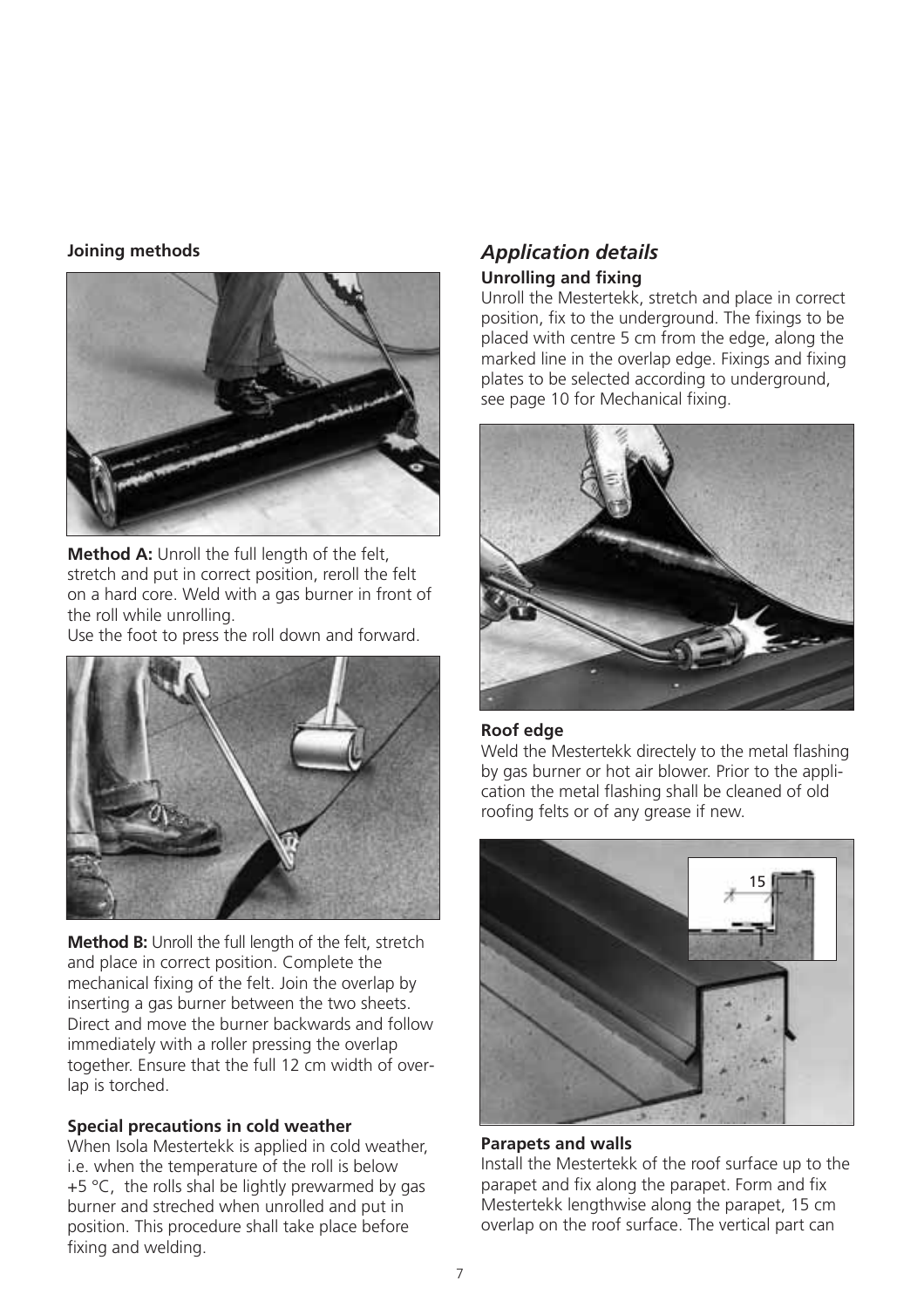be spot welded to the parapet, the felt to be fixed on top of the parapet. Observe that the slate granules on the underlaying part shall be heated before the two parts are welded together.



When fixing Mestertekk against an upstanding wall observe a minimum height of 15 cm. The Mestertekk shall always be fixed mechanically to the wall structure and the edge covered by a metal cover flashing.



#### **Chimneys on sloping roofs**

Install and fix Mestertekk up to the lower part of the chimney. Use one piece 20 x 20 cm of Isola Flexobit on each corner of the chimney. Warm ligthly, shape the piece around the corner and torch it to the chimney. Complete the installation with Mestertekk pulling it up 20 cm on all sides of the chimney.

On brick chimneys Mestertekk shall be pulled up at least 15 cm high and mechanically fixed at the top. A metal cover flashing shall be installed to protect the upper edge of the Mestertekk.



#### **Skirtings to pipes**

Pipes provided with a metal pipe sleeve: Fix the pipe sleeve to the roof structure. Pull the Mestertekk 15 cm past the pipe, make a spilt in the end and cut out for the pipe. Weld the Mestertekk to the horisontal part of the sleeve. Install the following felt of Mestertekk and weld the overlap as described under item "End joints", page 6.

#### Pipes without a sleeve:

Cut a square piece of Flexobit with sides like the diameter of the pipe plus 30 cm. Make a small opening in the centre and warm slightly. Form a collar and pull it down over the pipe. Weld the Mestertekk to the collar.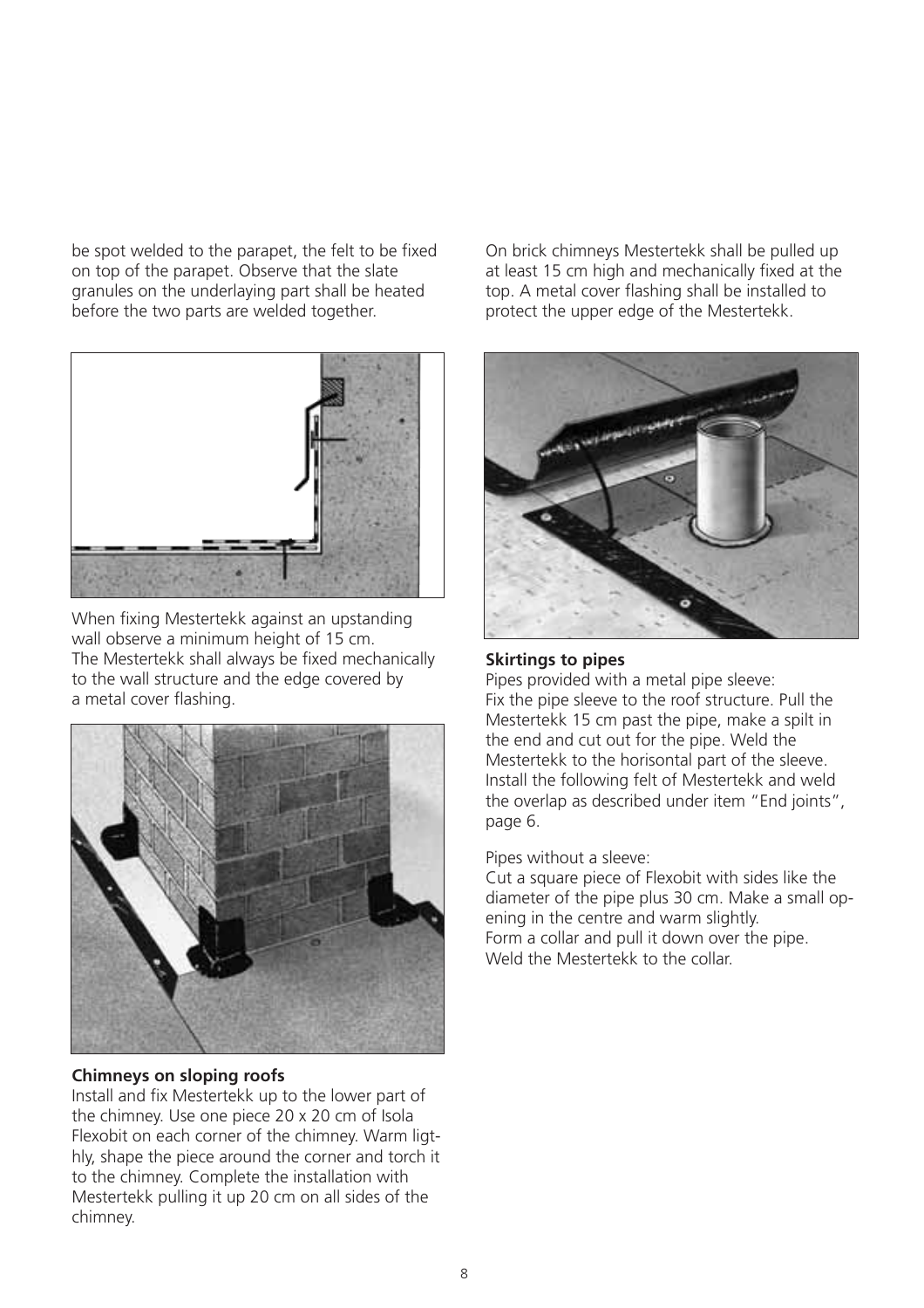

#### **Valleys**

When the slope of the roof is above 5° (more than 1:10), the Mestertekk shall be installed along the valley. The joining felts from both sides shall then be given an overlap of 15 cm onto the longitudinal part in the valley.

With a slope less than 5° the Mestertekk can also be installed across the valley.



#### **Roof outlets**

All outlets shall prior to application of new roofing be thoroughly cleaned and all old roofing material removed down to the metal surface.

When the outlet is set down from the general surface or the metal parts are liable to develop leaks, the following shall be done:

Make a collar of Flexobit, shape it to the outlet and weld it onto the metal surface of the outlet. Cut a piece of 1 m length of Mestertekk and place in position, then weld it to the Isobit. Carefully cut out the proper opening.

For outlets with a build-in flange of bitumenous material the Flexobit-collar is not needed. For outlets with an internal clamping ring, the Mestertekk is formed into the outlet, welded to the outlet and the clamping ring screwed tight.

*Corners*



#### **Inside corners**

Cut a piece of 20 x 20 cm of Flexobit, warm it slightly and dress it into the corner, torching it onto the structure. Fold and cut the Mestertekk as shown, weld it onto the Flexobit.



## **Outside corners**

Cut a piece of 20 x 20 cm of Isobit, warm it slightly and dress it onto the corner, torching it onto the structure. Cut and fold the Mestertekk as shown in the illustrations.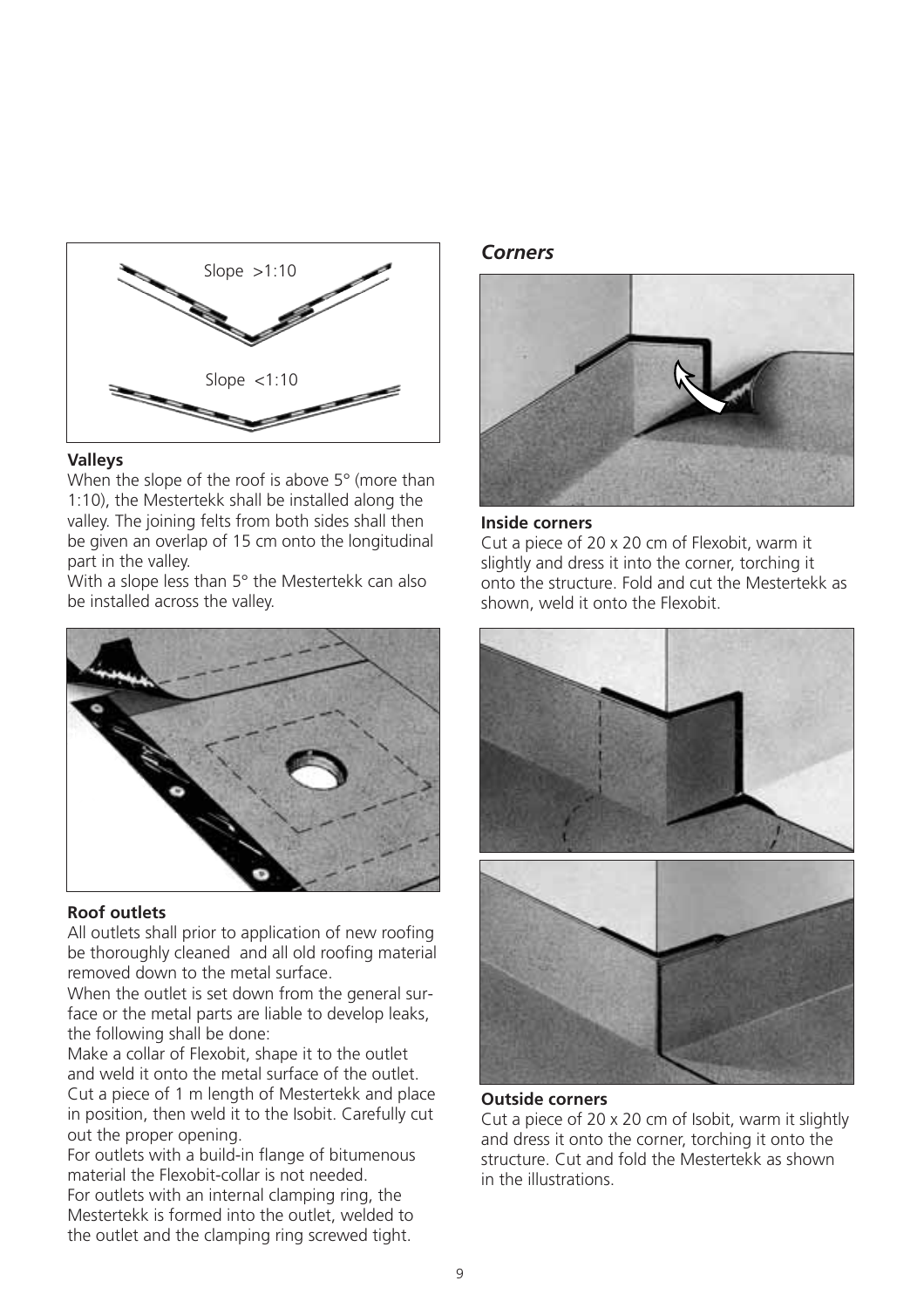# *Mechanical fixings*

## *Placing of fixings*

The mechanical fixings and plates shall be placed with their centre in the marked line in the overlap area, 5 cm from the edge of the felt. Fixing and fixing plate to be chosen according to type of underground.

The number of fixings per  $m<sup>2</sup>$  and the distance between each fixing shall be calculated specifically for each roof. A general requirement is that there shall be minimum 2 fixings per m<sup>2</sup>. This will give a maximum distance between each fixing of 57 cm, considering the spacing of 88 cm between the fixing rows.

## *Types of fixings and undergrounds*



#### **Underground concrete:**

Fixing directely on the concrete and when and old hard surface is directely under the new covering:

|               | Fixing plate: Isola 40 (round metal plate $\varnothing$ 40 mm) |
|---------------|----------------------------------------------------------------|
| Fixing:       | SFS-Spike 6.3 or 4.8 mm                                        |
| Installation: | Drill a hole with drillbit 6.3 or 4.8 mm                       |

(available from supplier of fixnings), insert the Spike through the plate and hammer the Spike down. Minimum depth of hole 42 mm, minimum installation depth 32 mm.

Fixing when there is a thick layer of thermal insulation/-mineral wool above the concrete:

- Fixning plate: ECOtek Casing or SFS Teleskop Ø 42
- Fixing: ECOtek Concrete Nail or SFS Teleskop Concrete Nail
- Installation: Drill a hole with drillbit 5.0 mm, insert the Concrete Nail in the Casing and hammer it down with special punch. Minimum depth of hole 30 mm, minimum installation depth 20 mm.

#### **Underground thin concrete elements:**

Fixing plate: SFS IE-C 82x40 mm Fixing: SFS IE 6,3 Installation: Drill a hole  $\varnothing$  6.3 mm, hammer fixing carefully down till it stops, screw the fixing tight.

#### **Underground metal decking:**

Fixing on old roofing or with a thin hard insulation: Fixing plate: Isola 40 (round metal plate  $\varnothing$  40 mm) Fixing: ECOtek Isoscrew 4.8 mm or SFS IT2-C-4,8

Fixing when there is a thick layer of insulation/ mineral wool above the metal decking:

Fixing plate: ECOtek Casing or SFS Teleskop Ø 42 Fixing: ECOtek Isoscrew 4.8 mm or SFS IT2-C-4,8

The length of the screws shall be calculated to allow approx. 20 mm through the metal decking.

### **Underground timber/wooden deck:**

Fixing directly on the structure: Fixing plate: Isola 40 (round metal plate  $\varnothing$  40 mm) Fixing: ECOtek Screws for wood 4.8 mm

Fixing directely on timber/wood can also be made with roofing nails 2.8x25 mm with head diameter min. 9 mm.

#### **Underground aerated concrete:**

Fixing plate: SFS IGR8-C 82x40 mm Fixing: SFS IGR-T-8 (screw type) Installation: To be screwed directely into the aerated concrete.

#### **Underground unknown:**

When the material or thickness of underground is unknown there shall always be carried out pullout tests on the actual roof before the final selection of fixing is made.

## *Pullout capacities of fixings*

Each fixing has got a specific pullout capacity depending upon the quality of the underground. The capacities are given by the supplier and confirmed in a Technical Approval.

For Isola Mestertekk all design capacities shall be approved by Isola. The given capacity shall be the basis for the design of the fixing pattern.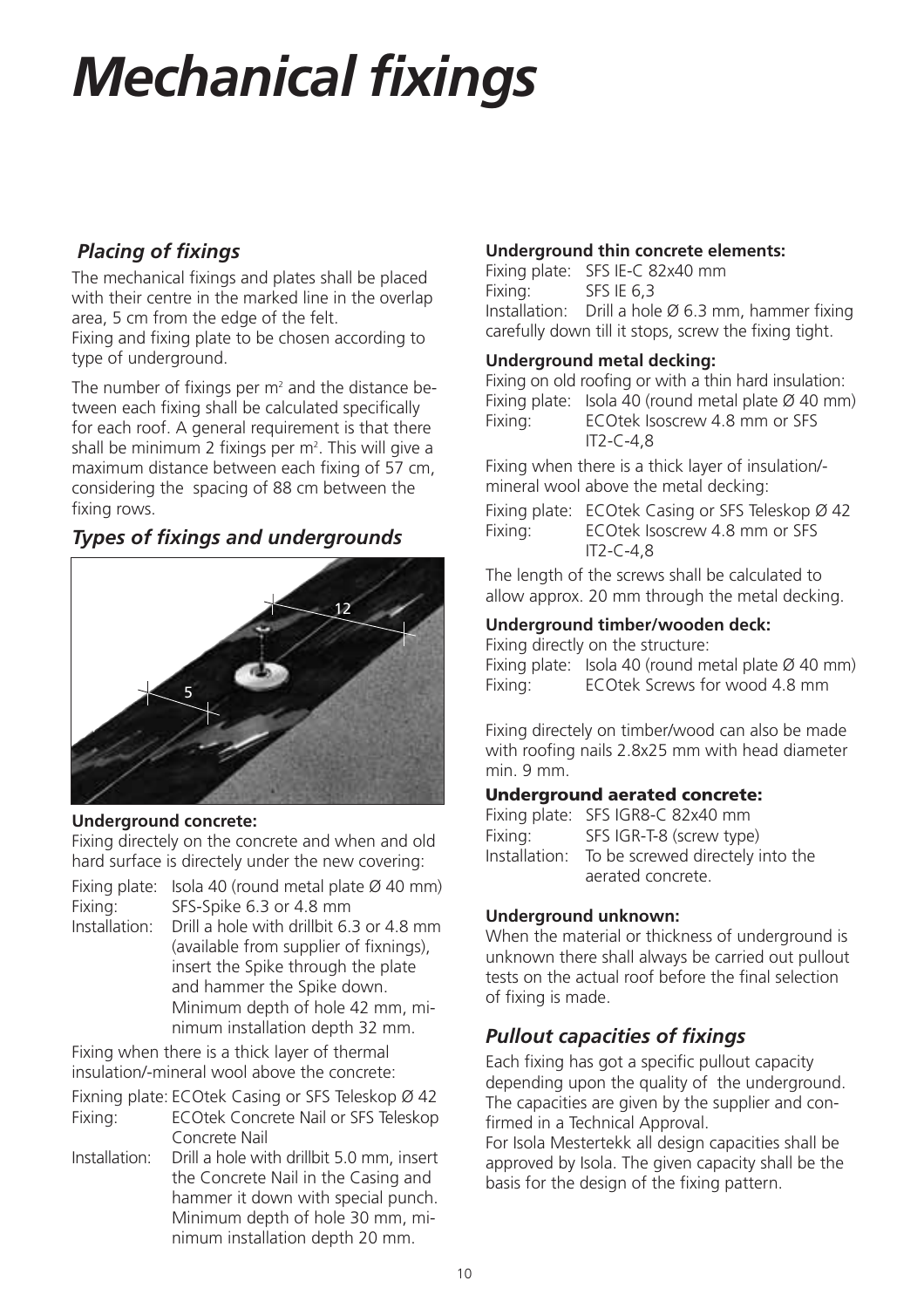#### *Roof areas*

The effect of wind uplift forces on the roof will differ from the corner, the edge and the centre part of the structure. To allow for the differences in the wind design loads on these three sections the roof is generally divided in:

*Corner area - Edge area - Centre area*

The width of the edge/corner area differs from a high to a low building and can be calculated as shown in the following illustrations.



The wind uplift will be higher in the coners than in the edge areas and the centre area. Consequently the number of fixings per  $m<sup>2</sup>$  will be higher in corner and edge areas than in the centre area.

## *Tools and equipment*

Tools and equipment needed to install Isola Mestertekk:

- Gas burner, 45-50 mm, with regulator and approx. 10 m hose
- Small gas burner for details
- Roller special made for Isola Mestertekk (optional)
- Chalk line and measuring tape
- Hammer
- Roofers knife
- Hammer drill or screw drill with appropriate drillbits, according to underground
- Protective gloves
- Fire extinguisher